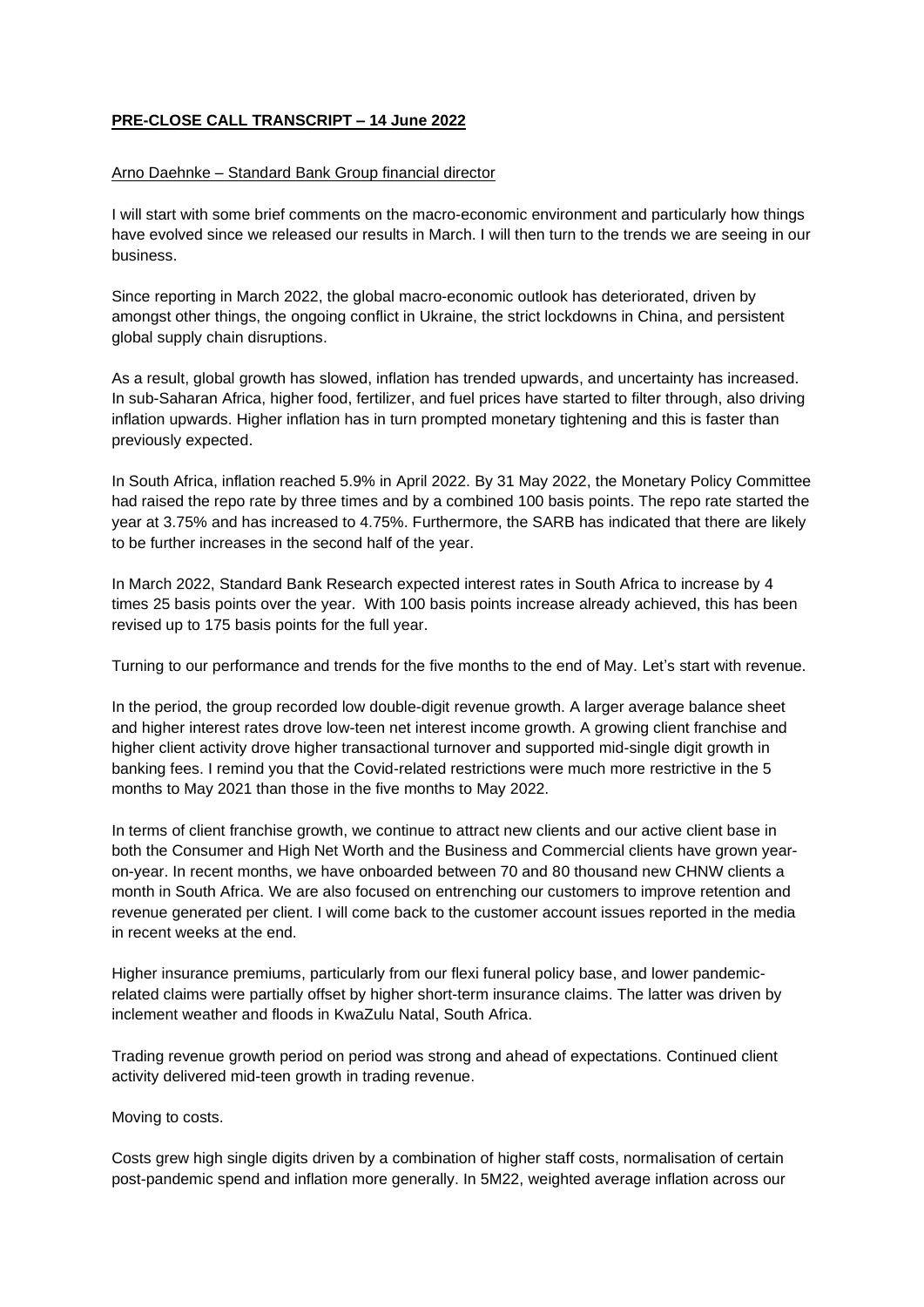countries of operation was close to 10%. Revenue growth exceeded cost growth, thereby delivering positive jaws.

With regards to credit, a decline in the Consumer and High Net Worth and the Business and Commercial client segments, credit impairment charges period on period was partially offset by the normalisation of Corporate and Investment Banking charges from a net recovery in the prior period to a net charge in the current period.

Credit impairment charges in 5 months year to date were marginally lower than in the 5 months in the comparative prior period . The credit loss ratio for the current period was at the lower end of the group's through-the-cycle target range of  $70 - 100$  basis points. It is important to note that as we enter a rising interest rate cycle, the group's balance sheet provision levels remain well above historic levels.

## Turning to Liberty,

Liberty's operational earnings improved period on period. This was driven mainly by lower funeral and death claims in SA Retail and Liberty Corporate, and improved persistency in SA Retail. Sales on both SA Retail and Liberty Corporate increased relative to the prior period.

While the pandemic impact was broadly in line with expectations, and significantly lower than in the prior period, risk claims remained elevated. The future pandemic-related experience remains uncertain, and the pandemic reserve will be re-assessed as part of the 1H22 reporting process.

STANLIB and the shareholder investment portfolio were negatively impacted by adverse market movements.

Liberty remains well capitalised.

I remind you that we completed the buyout of the Liberty minorities in the 1<sup>st</sup> quarter of the year. Liberty's earnings were 100% consolidated from 1 February 2022.

Pre the treasury share adjustment, Liberty's contribution to the group for 5M22 was positive. The higher Standard Bank share price resulted in a negative adjustment in the period, however.

The Liberty integration plan is on track. The focus is on unlocking value and delivering the R600 million synergies identified as part of the transaction.

Turning to ICBC Standard Bank plc. I remind you that this entity received an insurance recovery in January. Our 40% share thereof equated to R1.2 billion post tax. Pleasingly, ICBC Standard Bank plc recorded an operational profit in the period, i.e. excluding the insurance recovery.

Regarding capital and returns, the group remains well capitalised and we are pleased to report an ongoing recovery in return on equity.

We reported a common equity tier 1 ratio of 13.5% as at 31 March 2022 and our group ROE for the 5 month period was close to group cost of equity. For reference, our FY21 cost of equity was 14.7%.

Now turning to the outlook and our guidance for the twelve months to 31 December 2022

While the economic outlook has deteriorated and uncertainty increased, opportunities continue to exist to help our clients and in turn, grow our businesses.